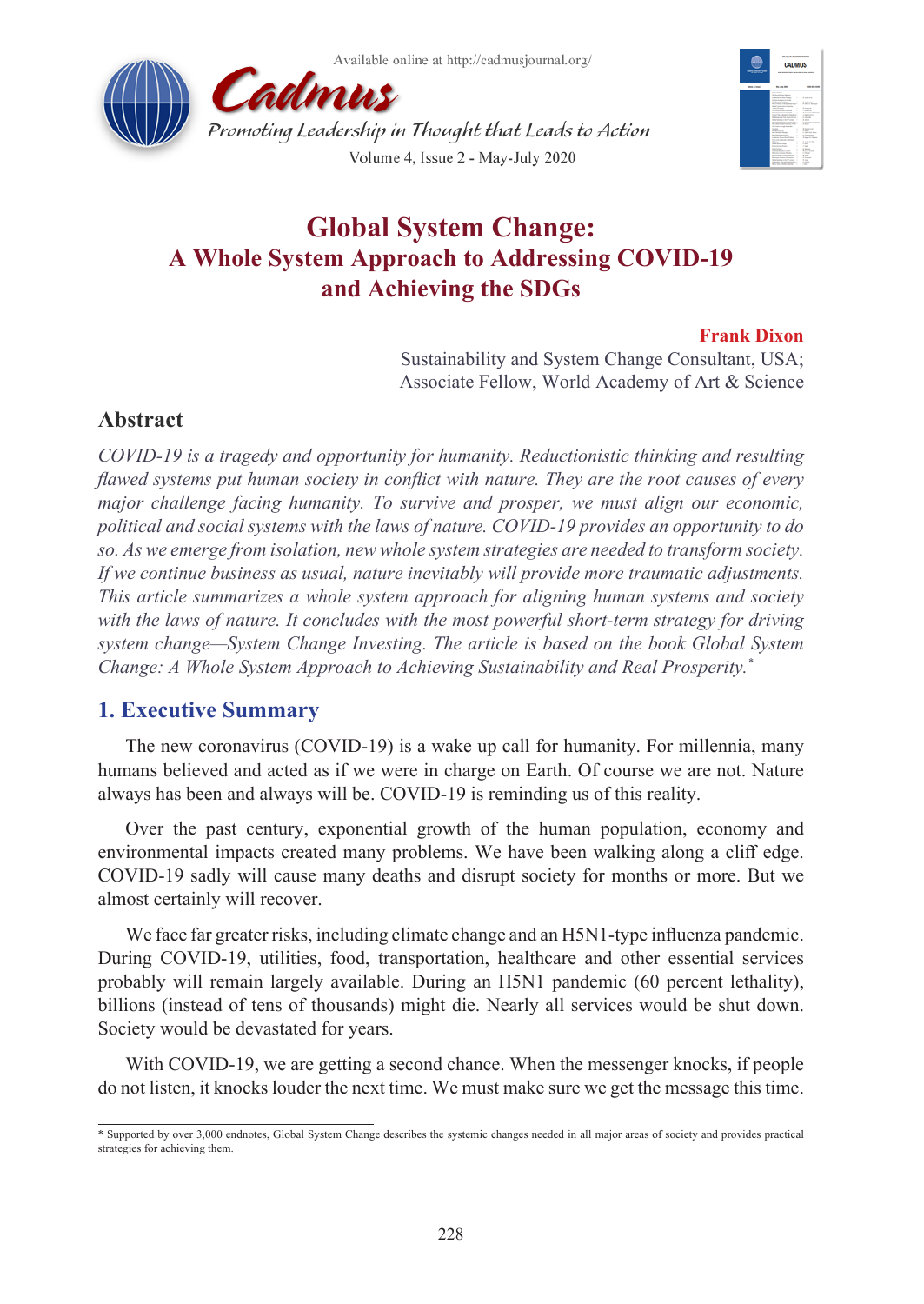We might not get a third chance. The message is that we must align our systems and ways of life with the laws of nature, before nature aligns them for us.

*"COVID-19 is compelling humanity to pause. It provides an opportunity to step back and see the big picture."*

Pain is a great teacher. COVID-19 is compelling humanity to pause. It provides an opportunity to step back and see the big picture. It helps us to see that there are foundational, systemic problems that cannot be resolved through incremental, business as usual approaches. The most fundamental problem is that we are violating the laws of nature. COVID-19 shows the fragility of the human economy and society. It illustrates how quickly nature can and will compel us to comply with its laws.

COVID-19 provides an opportunity to reflect on the laws of nature and better understand how to quickly align society with them. The suffering of COVID-19 is tragic. Let us not waste it. There was extensive poverty and suffering before COVID-19. Let this crisis inspire us to improve ourselves and society.

This article explains how we can be nearly infinitely more prosperous than we are now. We control our destiny. It is whatever we choose to make it. If we continue to violate the laws of nature, suffering will grow exponentially. If we choose to align ourselves with the laws of this planet, we can reach unprecedented levels of widespread prosperity. Let us make this our destiny.

Increasing democracy and refocusing the measurement and management of society are essential for aligning humanity with the laws of nature. Under true democracy, citizens, through their servant government, focus society on maximizing long-term individual and collective well-being. But democracy does not exist in many countries. To illustrate, in the US over the past 40 years, campaign finance laws largely were dismantled and many environmental and social regulations were weakened. This lack of democracy and societal protection enabled a small group of citizens to substantially control government and concentrate public wealth.

Small business owners receive upside benefits and are required to cover downside risks. Large companies and their shareholders also receive upside benefits. But through limited liability, bailouts and other mechanisms, citizens/taxpayers cover much of the downside. Not holding companies responsible for the risks and problems they create substantially reduces the incentive to protect society. This harmful and unfair system is socialism on the downside and capitalism on the upside.

Over the past 40 years, trillions of dollars of public wealth were concentrated at the top of society through many forms of corporate welfare, while inflation-adjusted wages remained nearly flat. This concentration of wealth leaves society ill prepared to deal with COVID-19 and more severe problems.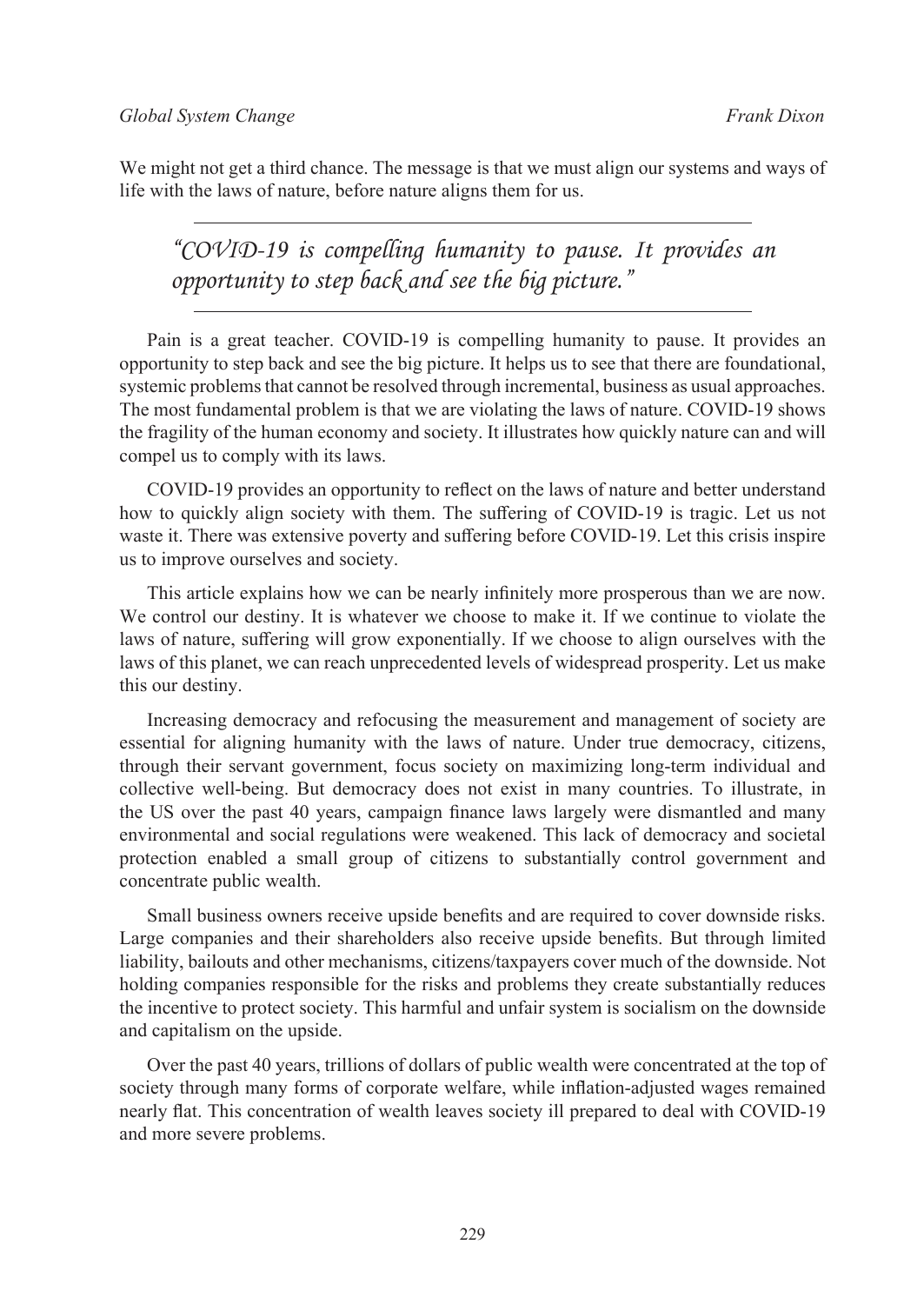The proposed COVID-19 stimulus program in the US reflects business control of government. Average citizens receive small payments that often do cover monthly living expenses, while companies that made large campaign contributions receive billions of dollars.

*"To protect people during COVID-19, it is essential that we end one of the largest forms of corporate welfare*—*private sector money creation."*

Vested interests frequently criticize the idea of wealth redistribution from the top of society down to the middle and bottom. This position is highly deceptive. The solution is not to initiate downward wealth redistribution. It is to end the current massive upward redistribution of public wealth from low and middle-income citizens to the top of society.

To protect people during COVID-19, it is essential that we end one of the largest forms of corporate welfare—private sector money creation. In the US and many other countries, we allow the private sector to create and control the money supply through fractional reserve lending. This costs US taxpayers about \$500 billion per year (nearly half of federal individual income taxes).

When government runs a deficit, for example to fund COVID-19 stimulus efforts, the private sector creates money, loans it to government and citizens pay interest on it. If we the people created and controlled the money supply, we often would pay no interest. In addition, we could ensure that the public wealth was used for beneficial purposes, such as supporting people during COVID-19. Supporting average citizens is by far the most effective way to stimulate the economy and protect society. It maintains consumption and protects jobs far more than any other stimulus activity.

As discussed below, lack of democracy and inequitable resource distribution violate the laws of nature. These systems absolutely will change, probably soon. Flawed systems compel companies to operate in ways that place society at grave risk. For example, industrial food animal operations strongly promote the development of highly pathogenic viruses, such as H5N1, and facilitate their evolution into pandemic (easily transmissible) form. Improving these systems is essential for protecting society.

COVID-19 shows the vulnerability of the human economy and society to nature. Nearly all of the major challenges facing humanity are human creations. They mainly result from violating the laws of nature. They are not natural phenomena. For example, COVID-19 probably did not move directly from bats to humans. Human actions, such as live animal markets, almost certainly played a role in the pandemic. The fact that most human problems are caused by humans means we have the power to resolve them, if we develop the will to do so.

During COVID-19, many companies, financial institutions and other organizations are hunkering down. As they emerge from isolation, they often will seek new approaches. This article provides a reality-based framework for understanding and addressing major problems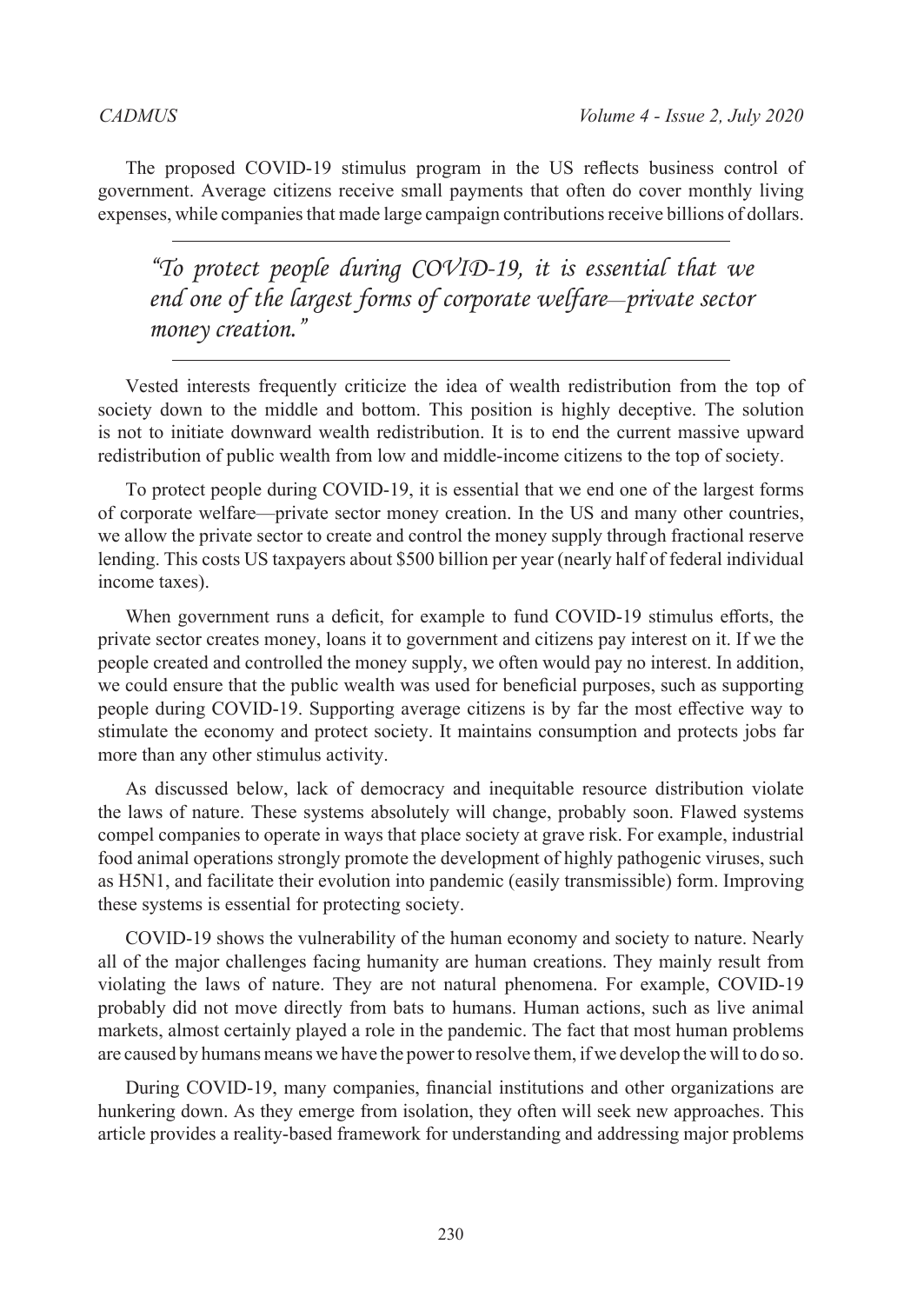and solutions. It summarizes the high-level systemic changes needed in major areas, including government, general public, media, education and corporate/financial.

A reality-based, whole system overview is essential for developing effective action plans. The UN Sustainable Development Goals (SDGs) provide many benefits to humanity. But they are based on a human-centric view of sustainability. In this sense, the SDGs are not reality-based. Humans are not the central focus of life on Earth. Nature in total is. Abiding by the laws of nature is the reality-based framework for humanity, as it is for every other species. As discussed below, it also is the most effective way to achieve the SDGs.

### **2. Whole System Thinking**

Companies usually have a bias for action. They often want to move quickly beyond theory into action and get results. But failing to consider the big picture and moving too quickly can produce limited or counterproductive results. Experts have been researching and addressing systems theory and system change since at least the 1970s. Most system change efforts focused on one issue or area, such as community or economic reform. These efforts often produced benefits at the local level, but failed to substantially change overarching systems. Whole system approaches are the best and probably the only way to achieve the scale and pace of change required to protect humanity.

In nature, many actions combine to form effective whole system solutions. The same approach is needed to achieve sustainable society. Uncoordinated efforts that do not adequately consider the whole system, and thereby ignore relevant factors, often fail to achieve the desired results. Whole system approaches identify systemic constraints and system changes needed to abide by them. They illuminate societal interconnections, root causes, systemic barriers, key leverage points and optimal solutions. A whole system vision and strategy guide and coordinate actions in all major areas of society.

Focusing first on the endpoint and big picture is the most effective way to resolve the major challenges facing humanity. If the destination is not clear, we almost certainly will not get there. Clarifying the aspects of sustainable society illuminates the many actions needed to achieve it. Focusing first on the endpoint can seem impractical, as if present reality is being ignored. Starting from the present can produce short-term benefits and unintended consequences. This incremental, reductionistic approach to sustainability has produced many benefits over the past 40 years, but failed to reverse environmental and social degradation. Focusing first on the end point and big picture facilitates the development of the most effective short, mid and long-term sustainability and system change strategies.

Regarding the endpoint (sustainable society), humanity can be vastly more prosperous than we are now. Nature displays nearly infinite levels of sophistication, coordination, advanced technology, sustainability and widespread prosperity. We are parts of nature. As a result, we have the innate ability to achieve the same high levels. Nature implicitly operates from a whole system perspective. All aspects are balanced and taken into account. *Global System Change* provides a whole system approach for achieving our fullest potential.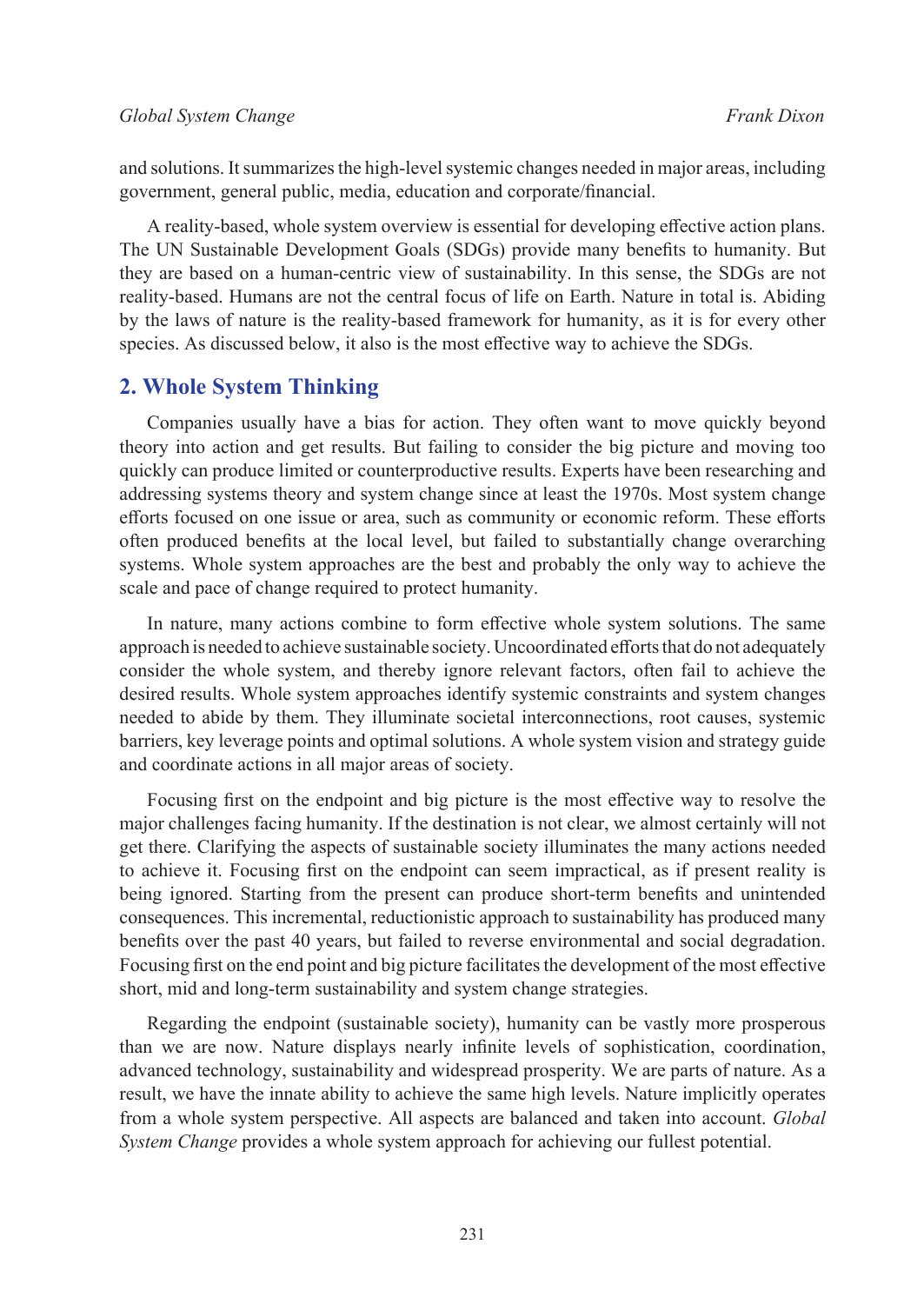Human society reflects human thinking. The root cause of every major environmental, social and economic challenge facing humanity is our reductionistic, myopic thinking. The human mind did not evolve to consider the whole Earth system and its sub-element human society at once. As result, we broke society into parts and addressed them without adequate reference to the whole system that contains them. This reductionism caused us to develop economic and other solutions that ignore relevant factors. This in turn produced unintended consequences, such as widespread environmental and social degradation.

As Einstein implied, solving our most complex challenges requires higher-level, whole system thinking. *Global System Change* uses this type of thinking to develop systemic solutions to complex environmental, social and economic challenges. *Global System Change* principles include putting the What before the How, non-judgment and practicality.

*Putting the What before the How* involves identifying what we want before discussing how to achieve it. It also involves stepping back and seeing the big picture or whole system, and then keeping it in mind when deciding how to address specific challenges.

Human society lives within the whole Earth system and nature. There are absolute laws of nature by which all life must abide. Humanity cannot live outside these laws for more than relatively short periods. Currently, we are grossly violating the laws of nature. We either will voluntarily align society with these laws or reality will force compliance through involuntary means, such as pandemics.

Evolving human society and our economic, political and other systems into alignment with the laws of nature can seem overwhelmingly complex. Putting the What before the How is essential for managing this complexity and making societal transformation comprehensible.

To illustrate, 200 years ago in the Southern US, many people made apparently logical and compelling arguments about why it would be difficult or impossible to end slavery. Had they looked at the whole system of nature and its inviolate laws, they would have seen that slavery inevitably would end because it grossly violates the natural law of equality. Understanding the big picture would have compelled people in the Southern US to do whatever it took to eliminate slavery, before reality ended it through highly traumatic and disruptive means.

The exact same situation exists today. Many experts, leaders and average citizens make compelling, apparently logical arguments about why it would be difficult or impossible to change economic and political systems and broader society. Stepping back and looking at the big picture shows the extent to which we are grossly violating the laws of nature and causing massive environmental and social degradation. From this perspective, it becomes clear that systemic and societal change are inevitable, probably soon given the scale and pace of degradation we are causing.

Putting the What before the How means that we first describe a human society that lives within the laws and limits of nature. Once this is clear, we can begin the conversation about how to achieve it. This principle facilitates and accelerates transformation. As people argue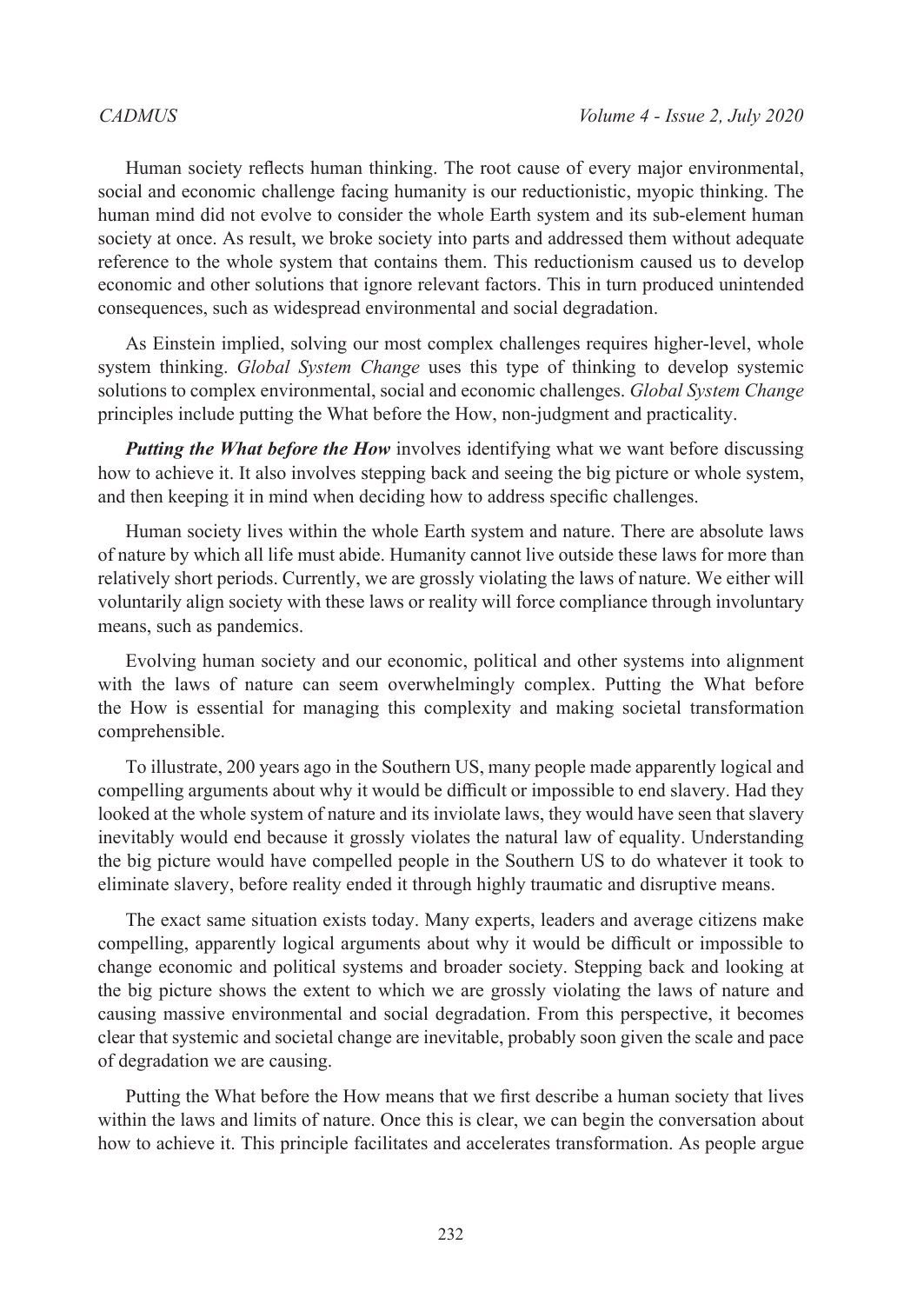that change is impossible, whole system, reality-based thinking shows the flaws of these arguments, as it would have shown the flaws of arguments against ending slavery.

To illustrate the application and importance of putting the What before the How, whole system analysis shows that our economic and political systems unintentionally put business in conflict with society and humanity in conflict with nature. These systems cause many environmental and social problems that harm and sometimes kill current and future children. Putting the What first means that we define what we want. One of the most important aspects of this is protecting our children—all children, not just our biological children. Virtually everyone would agree that we must do whatever it takes to protect children and future generations.

Once this is established, we can begin to discuss how to make necessary systemic and other changes. Vested interests might argue that it is too difficult, expensive or disruptive to change current economic and political systems. Having established the What before the How, it becomes clear that these vested interests essentially are arguing that we must continue to harm and kill children because it would be too difficult to stop doing so.

Putting the What before the How shows the unacceptability and irrationality of these arguments against system change. We established the position that we will overcome any difficulty and pay any price to protect children and future generations. Once vested interests realize that system change is inevitable, they will use their huge creative potential and resources to drive it in a cost-effective and timely manner.

*Non-judgment* is essential for voluntary system change. No business or political leader intends to degrade the environment or society. Failure to look at the big picture (reductionism) caused humans to develop economic and political systems that seem logical and beneficial from a narrow perspective, but produce unintended consequences. These flawed, myopic systems compel good, well-intentioned leaders to take actions that harm the environment and society.

The enemy is not these leaders. It is the flawed thinking and systems that compel their harmful behavior. Voluntary, non-disruptive system change requires engaging current leaders and the mainstream. This is greatly facilitated by non-judgment.

*Practicality* also is essential for voluntary systemic and societal change. It often is defined as that which can be reasonably achieved under current systems. By this standard, substantial changes to current systems frequently are considered to be impractical. This is an irrational, reality-ignoring definition of practicality.

True practicality is based on reality. Living outside the laws of nature, as we largely are doing now, might seem easy and practical. But a whole system perspective shows it to be grossly irresponsible and impractical. It inevitably will cause increasingly severe, possibly catastrophic consequences. True practicality is that which works in the real world, regardless of how difficult it might be. It recognizes that doing whatever it takes to align human society with the laws of nature is the only practical option.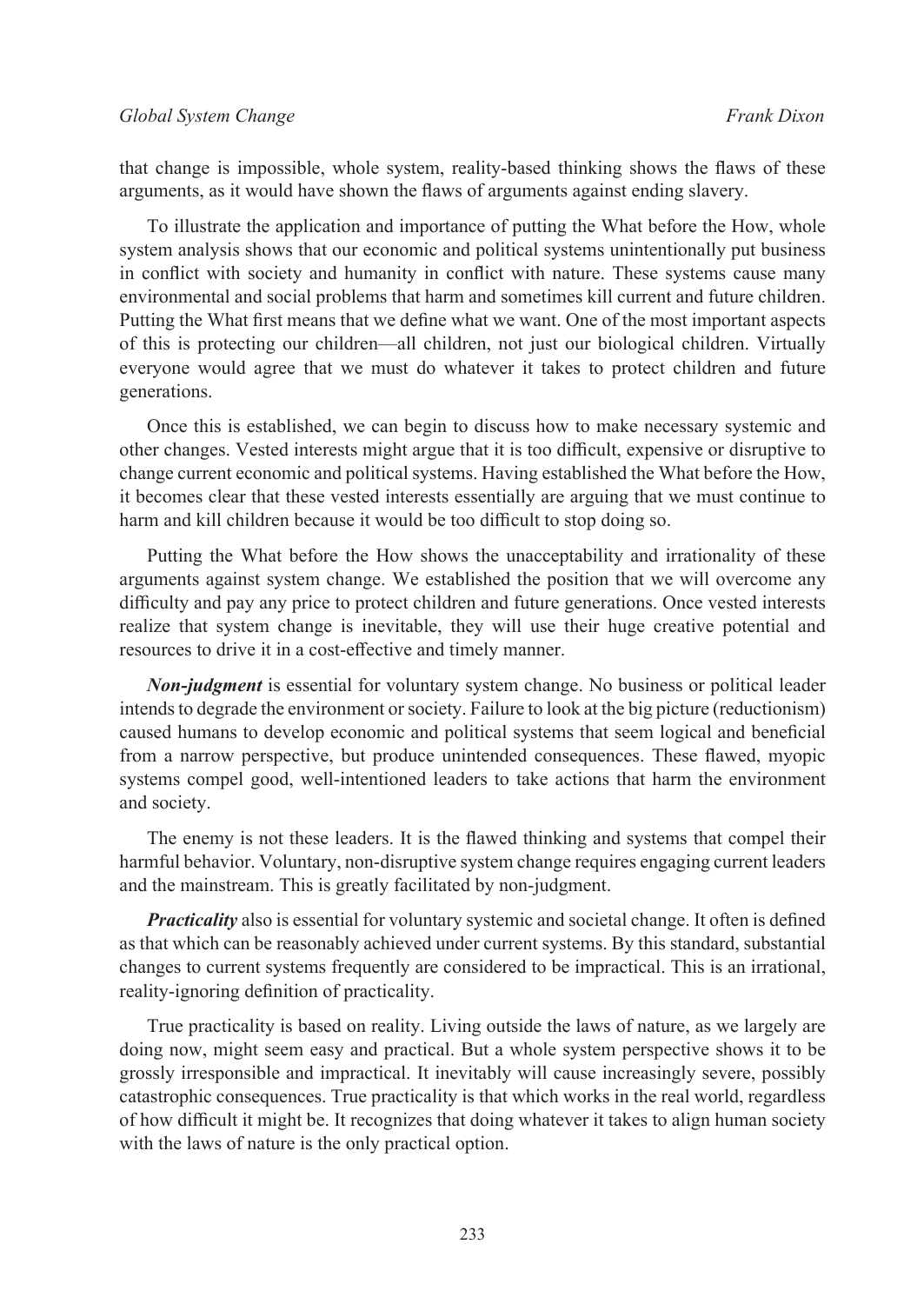Clarifying the What (living within the laws of nature) facilitates the development of practical strategies for achieving it. Big picture practicality illuminates the upside. It shows that humanity can be nearly infinitely more prosperous than we are now. The benefits of sustainability and system change (survival, true prosperity) vastly outweigh whatever costs or difficulties might be involved in achieving it.

The *Global System Change* process involves clarifying the major aspects of sustainable society, systemic changes needed to achieve it, and actions required in different areas to bring about these changes. This article summarizes these three areas and concludes with a fourth the most powerful short-term driver of system change—engaging the corporate and financial sectors through System Change Investing.

### **3. Sustainable Society**

Nature operates according to physical and nonphysical laws. It does not care about human ideas, philosophies or systems. Humans are the only creatures that care about human ideas. Nature will operate according to its inviolate laws regardless of what humans think, say or do. Our only options are alignment with the laws of nature or adjustment. If we attempt to perpetuate our reductionistic ideas and systems, they will be adjusted, probably soon.

To the extent that human perceptions of reality differ from reality (the laws of nature), reality and nature will correct them. Before discussing any philosophy or strategy for society, we must understand the constraints within which humanity exists. This provides the realitybased framework for evolving human society into a form that abides by the laws of nature. This in turn enables us to truly prosper over the very long term and achieve our fullest potential, individually and collectively.

The laws of nature can be deduced through objective, whole system observations of nature and natural systems. Natural laws are qualities that are essential for system survival and prosperity. Healthy, stable natural systems ultimately cannot exist without them. Imbalances (violations of the laws of nature) only can exist for relatively short periods. Nature and reality correct imbalances to ensure long-term survival and prosperity. (Natural law in this article refers to the actual, observed laws of nature. It does not refer to religious dogma, which sometimes is deceptively labeled natural law.)

Physical laws of nature include cooperation, seeking balance not growth, equitable resource distribution, equally valuing current and future generations, equally valuing species, living on renewable resources, producing no waste, maintaining clean and stable life support systems, enabling individuals to reach their fullest potential, and decentralizing production and governance (except in limited cases where broader or global governance is most effective). The nonphysical laws of nature include equality, self-government and freedom of expression.

All life forms, except humans, abide by these laws through DNA, instinct, intuition and other mechanisms that we do not fully understand. The implied coordinating mechanism, intelligence or wisdom of nature produces nearly infinite coordination, symmetry and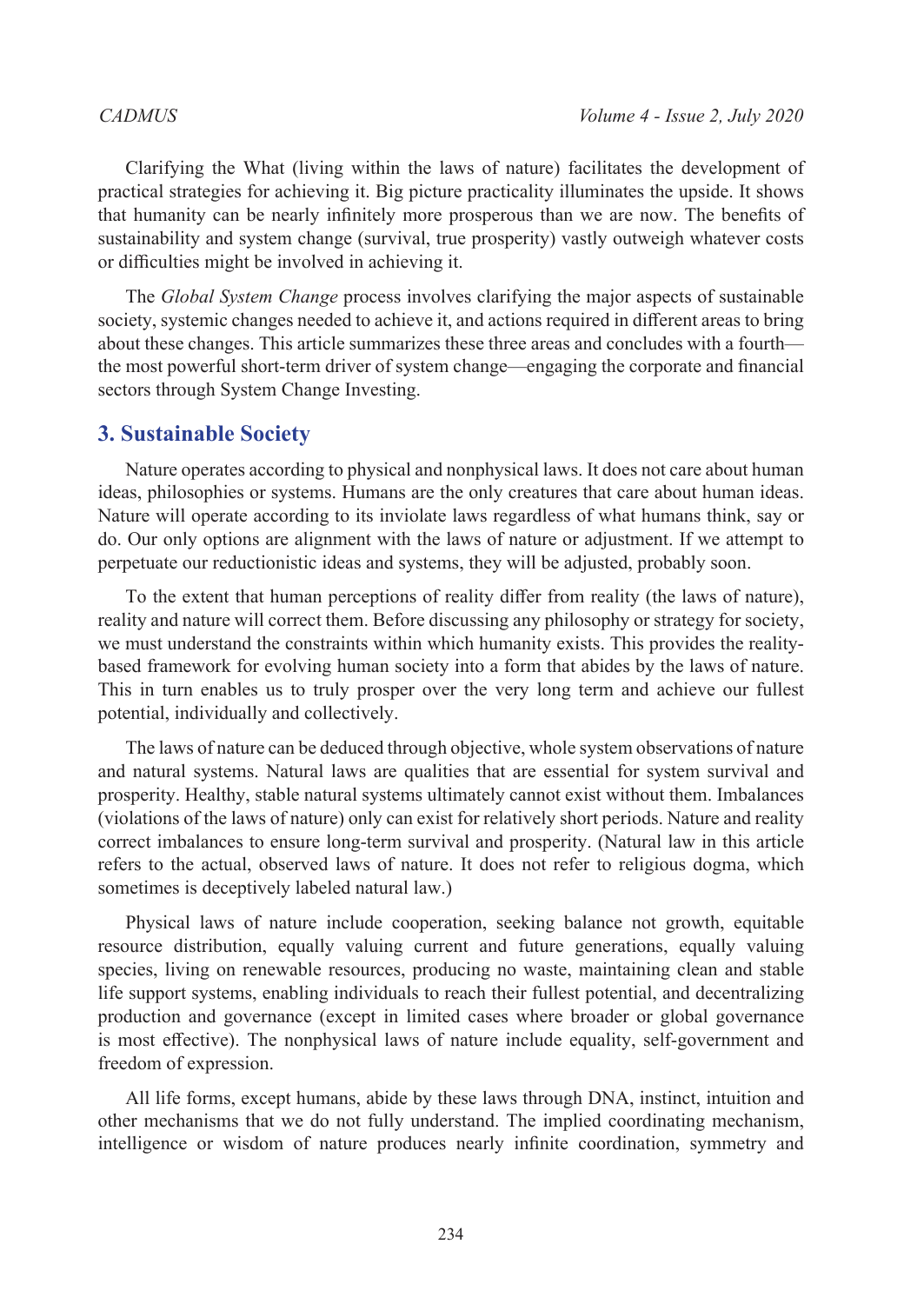technological sophistication. We sometimes make the mistake of thinking that we are the most intelligent creatures on Earth. But judging by results, the objectively most important standard in reality, we are near the least intelligent. This recognition promotes humility, which in turn opens our minds to new ways of thinking and being on this planet.

The natural laws of equitable resource distribution and cooperation can be used to illustrate myopic, unintentionally destructive current thinking and higher-level, realitybased, whole system thinking. Many people probably would say that inequitable resource distribution is a natural state among humanity because it has existed in different forms since the First Agricultural Revolution about 12,000 years ago. This reflects myopic thinking.

In nature, creatures take only what they need. One animal does not take 1,000 times more than it requires, thereby causing other animals to go hungry. In the human body, cells also only take what they need. As a result, resources are equitably distributed throughout the body, as occurs in all other healthy natural systems. If the inequality in human society existed in the human body, people would quickly die. Modern humans have existed for about 200,000 years. For nearly all of this time, resources were distributed about equally among people in hunter-gatherer societies. Over the past 12,000 years, no society with significant resource inequality survived for more than relatively short periods.

To modern humans, inequitable resource distribution might seem like a natural condition of humanity or a fact of life. But it is the opposite. It grossly violates the natural, inviolate law of equitable resource distribution. As a result, any society or human system with significant inequality inevitably will end or change. Equitable resource distribution is not a utopian philosophy. It is an inviolate law of nature. This clarity helps to overcome barriers to system change.

As vested interests argue that ending resource inequality would be difficult or impossible, whole system thinking shows that it not only is possible. It absolutely will occur in human society, as it already occurs in nature and our own bodies. Equitable resource distribution will be achieved through voluntary or involuntary means, possibly including the great reduction or elimination of humanity. Throughout history, all human systems that violated the laws of nature changed, usually by collapsing. If we do not voluntarily implement equitable economic, political and social systems, nature and reality will impose them on us in a highly traumatic manner. Understanding this will help us to do whatever it takes to make it happen, rather than fight to maintain current inequitable systems.

Many people also would say that competition is a natural state in human society and nature. This once again reflects myopic thinking. One might observe an animal eating another and conclude that nature is competitive. Limited competition occurs at the individual level. But stepping back and observing the whole system shows that the overwhelming force in nature and healthy natural systems is cooperation. When the overwhelming force is competition, as in a body with terminal cancer, the system is out of balance or dying.

We are all interconnected parts of one system, like cells in the body. None of us can survive in outer space. Each human is as much a part of the whole Earth system as the hand is of the body. Myopic thinking and our five senses often trick us into thinking that we are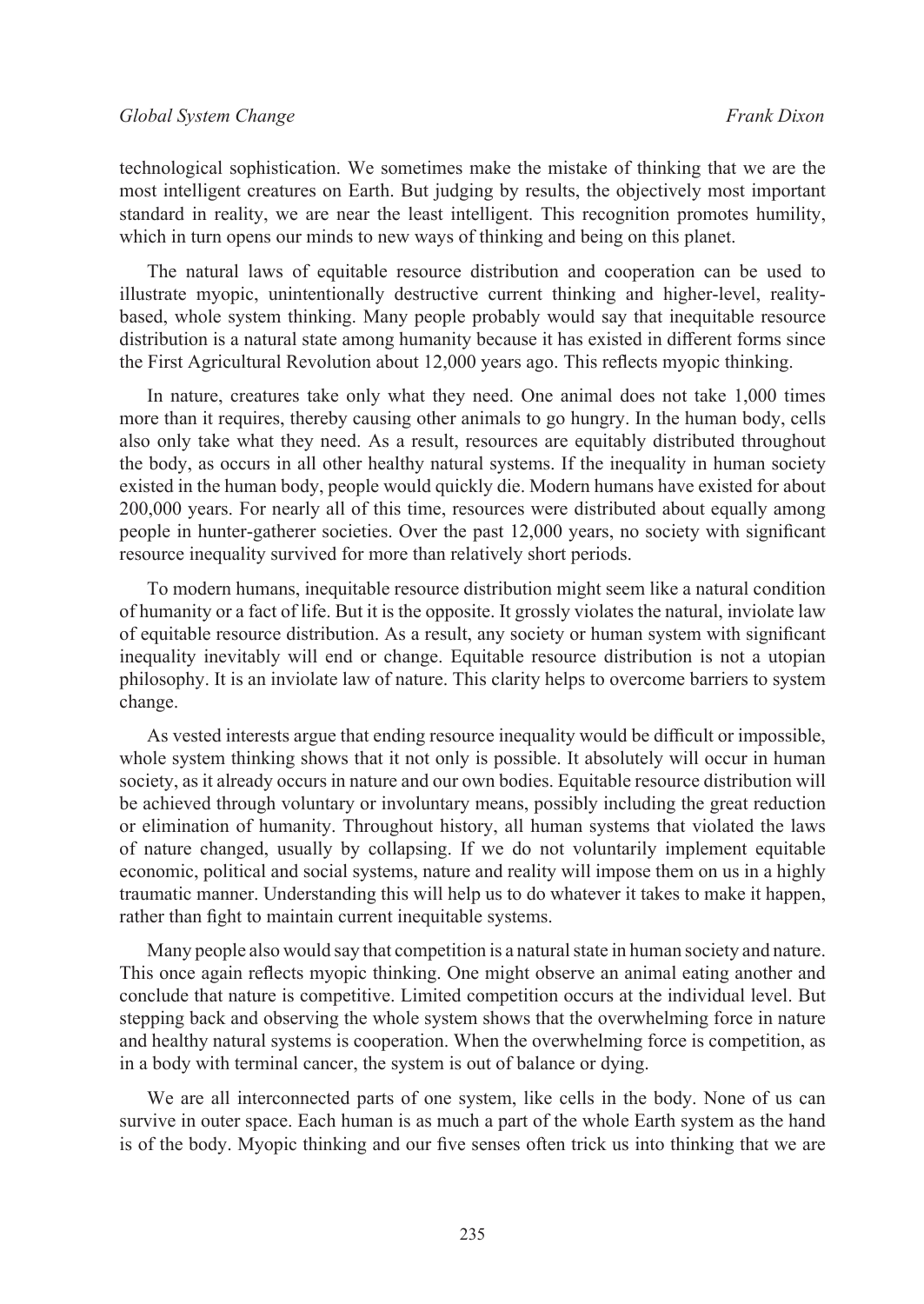separate from each other and nature, as they once tricked us into thinking that the Earth was flat. Thinking that we are separate produces fear and belief in the need to compete for scarce resources. This myopic thinking has driven extensive, inefficient, destructive competition over the past 12,000 years.

Greater cooperation within human society also is not a utopian ideal or philosophy. Cooperation is an inviolate law of nature. The only way that humanity can survive and truly prosper over the long term is to greatly increase cooperation in society, achieving nearly the same overwhelming levels that already exist in nature and our own bodies.

The absolute, inviolate laws of nature are constraints for human society. But they also are liberating. Abiding by them is the pathway to unprecedented, long-term prosperity and happiness among humanity.

It also is the most efficient and effective way to achieve the SDGs. As noted, the goals provide a human-centric view of sustainability. But the reality-based view is nature-centric. Abiding by the laws of nature will substantially achieve the SDGs. For example, abiding by the natural law of equitable resource distribution will largely achieve the SDGs related to poverty, hunger, healthcare, education, gender equality, energy, water, sanitation, economic opportunity, good jobs, safety and justice.

### **4. Necessary System Changes**

Aligning human society with the laws of nature requires many system changes in all major areas. These changes can be framed up with three *Global System Change* principles emulate nature, establish democracy and abide by the rule of law.

*Emulating nature* is essential for achieving long-term survival and prosperity. We are surrounded by nearly infinitely greater implied intelligence and wisdom. As part of nature, we have access to this intelligence, largely through the intuitive. But current education systems generally do not adequately teach people how to access it.

Nature provides a nearly perfect model for sustainable human economic, political and social systems. Imagining how we could abide by the laws of nature enables us to envision a sustainable society. This illuminates the flaws of current systems and necessary system changes.

To illustrate, nature implicitly values current and future generations equally because it provides about equal resources to them. Time value of money violates natural law by saying that future generations are worth less than current ones. Obviously this must be changed.

In nature, there are no externalities. All aspects implicitly are balanced and taken into account. But we allow businesses to externalize vast costs onto society. As nature implicitly does, we must use full cost, whole system accounting to take all relevant tangible and intangible factors into account.

Nature implicitly seeks balance and resilience. We myopically seek infinite growth in a finite system. Nature implicitly seeks to maximize individual and collective well-being. Our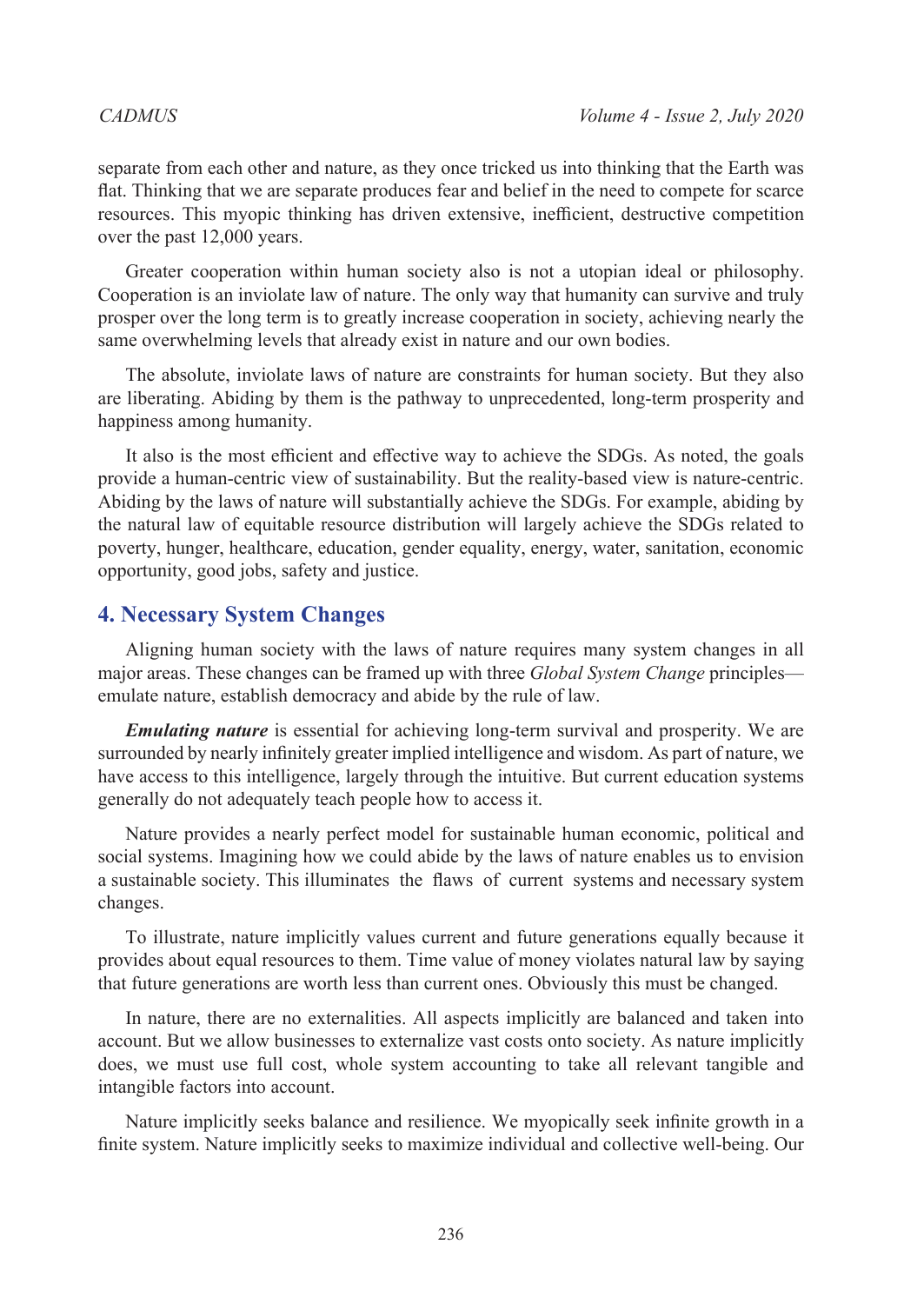financial and economic systems seek to maximize the financial well-being of shareholders, and irrationally assume that this will maximize the well-being of all stakeholders.

Nature produces no waste. But our grossly inefficient production and other processes produce massive amounts of waste. We churn through pristine nature and turn much of it into garbage. Nature equitably distributes resources. But our unjust, undemocratic systems concentrate massive amounts of wealth at the top of society.

*Democracy* is another essential aspect of sustainable society. It is an implied law of nature. In nature, individuals are free to do what they want and reach their fullest potential. Democracy in principle is the only sustainable form of government. It is based on innate rights of equality and self-government. However in practice, as the US Founders well knew, democracy is an unworkable form of government for more than small groups. Citizens usually do not have enough time to study and make well-informed decisions about all issues. Therefore, democracy must be implemented through republican forms of government. Under this approach, expert politicians make well-informed decisions that maximize the long-term wellbeing of society. Obviously this requires that politicians equally serve those who elect them.

High inequality indicates low democracy. Countries with low poverty and high standards of living, like Scandinavian countries, implicitly have strong democratic governments that use the public wealth to equally and fairly benefit all citizens. Countries with high inequality, like the US and China, implicitly have low democracy. Citizens vote in these countries. But it has limited impacts on government. Both countries largely are controlled by small groups of powerful people—wealthy campaign donors in the US and the Communist Party in China.

As noted, over the past 40 years, the US substantially dismantled its campaign finance laws. As a result, wealthy citizens are allowed to anonymously spend unlimited amounts of money on election campaigns. Several studies have shown that politicians from both major political parties focus almost completely on meeting the needs and requests of wealthy campaign donors. As a result, wealth has been concentrated at the top of society for the past 40 years through many forms of corporate welfare. At the same time, inflation-adjusted wages have been nearly flat.

About 43 percent of US citizens cannot afford to meet basic needs. The US uses a deceptive 1960s era definition of poverty that actually measures extreme poverty, not poverty in general. A more honest and accurate definition is inability to meet basic needs. By this standard, nearly half the people in this supposedly prosperous country are living in poverty. Obviously this injustice will not last. It violates natural law. Voluntarily abiding by the natural law of equitable resource distribution requires true democracy implemented through republican government.

One of the most important democracy related systemic changes involves the money supply. Money can be created by the private or public sector. With private money creation, banks create money, loan it to government and citizens pay interest on it. With public money creation, government creates money, loans it to banks, and citizens earn interest.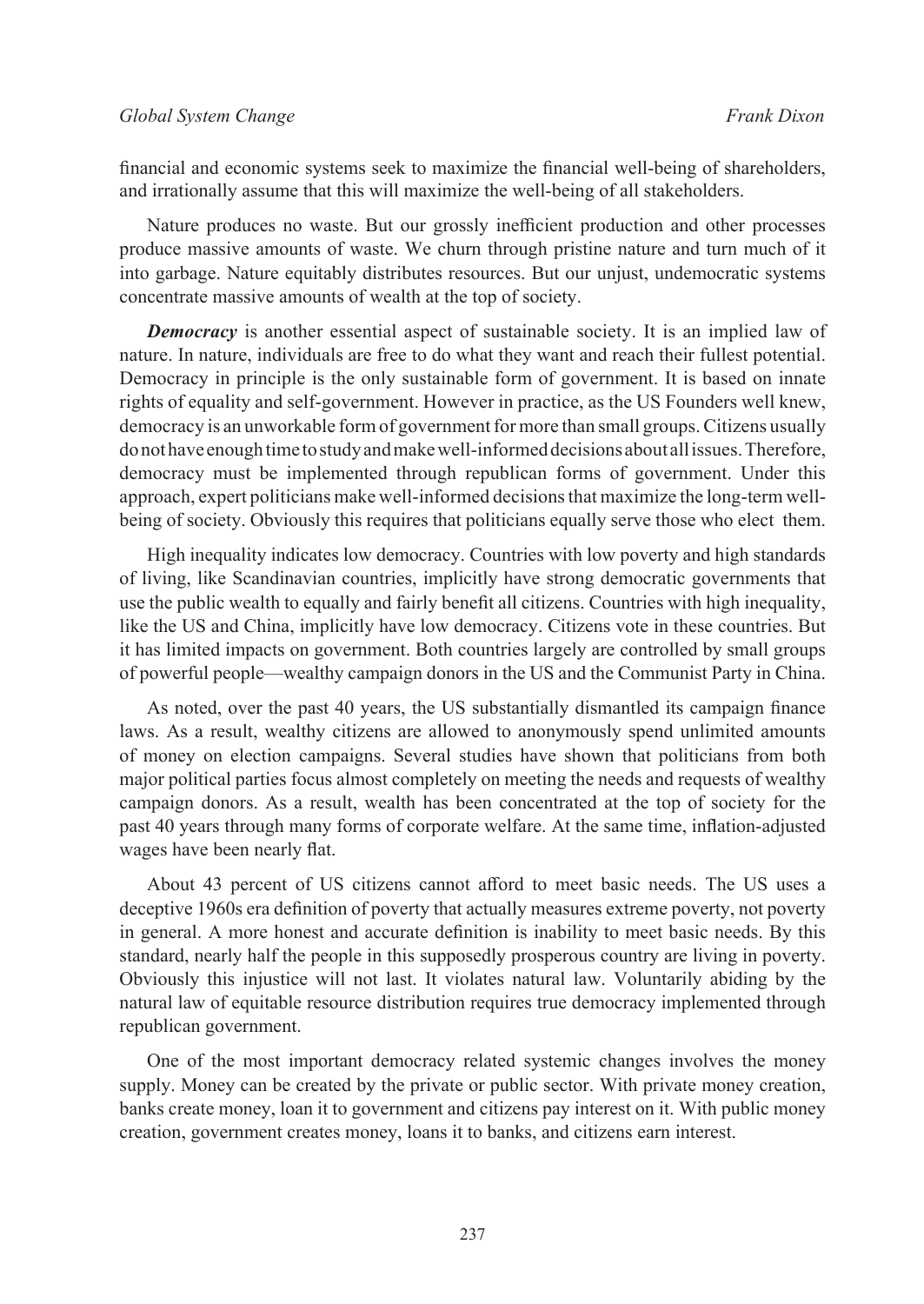Creating money can generate substantial income. In a democracy, this revenue belongs to the people, not banks. But We the People have given away our right to create, control and profit from the money supply. This nearly doubles federal individual income taxes and severely restricts our ability to maximize the long-term well-being of society. Private sector money creation costs US citizens about \$500 billion per year (interest on the national debt – \$400 billion; lost interest income – over \$100 billion).

As discussed in *Global System Change*, switching from private sector to public sector money creation is fairly simple. In the US, it involves making the privately owned and controlled Federal Reserve part of the US Treasury and requiring 100 percent bank reserves (i.e. ending fractional reserve lending). Under current systems, banks only are required to hold a small percentage of deposits. When they loan out the remainder, they create new money (in the form of debt).

To illustrate, if someone deposits \$1,000, at a ten percent reserve requirement, a bank can loan out \$900. This creates \$900 of new money. When that is deposited, the bank can loan out \$810. Under this approach, the banking system can grow a \$1,000 deposit to \$10,000, and thereby create \$9,000 of new money out of thin air. About 90 percent of the US money supply is created this way. Much of the interest on this newly created money belongs to citizens. But we allow banks to keep all of it.

With public sector money creation, banks are required to hold 100 percent of demand deposits. Instead of allowing banks to create money through fractional reserve lending, We the People create money and loan it to banks at a low interest rate. This interest income is used to lower taxes and fund socially beneficial activities. Banks loan out governmentcreated money at a higher rate and profit from the spread.

The benefits of transitioning from private to public money creation are overwhelming. It will substantially reduce taxes and improve society as the money supply is used for beneficial purposes, instead of maximizing the wealth of bank owners. It will vastly simplify management of the money supply as one entity (democratic government) creates money, instead of thousands of financial institutions. It also will increase credit availability and produce a far more stable money supply, especially during recessions, because money will not be constantly appearing and disappearing as loans are made and repaid. In addition, reclaiming our constitutional right to create and control the money supply will substantially reduce or eliminate the national debt and deficit spending.

*The rule of law* is one of the most effective ways to frame up and simplify system change, especially in the corporate and financial sectors. Nearly all economic and political system flaws could be rolled up into one overarching system flaw—the failure to hold companies fully responsible for negative environmental and social impacts. This is the general mechanism that puts businesses in conflict with society. In competitive markets, not holding companies fully responsible makes it impossible for them to act in a fully responsible manner (by eliminating all negative impacts) and remain in business.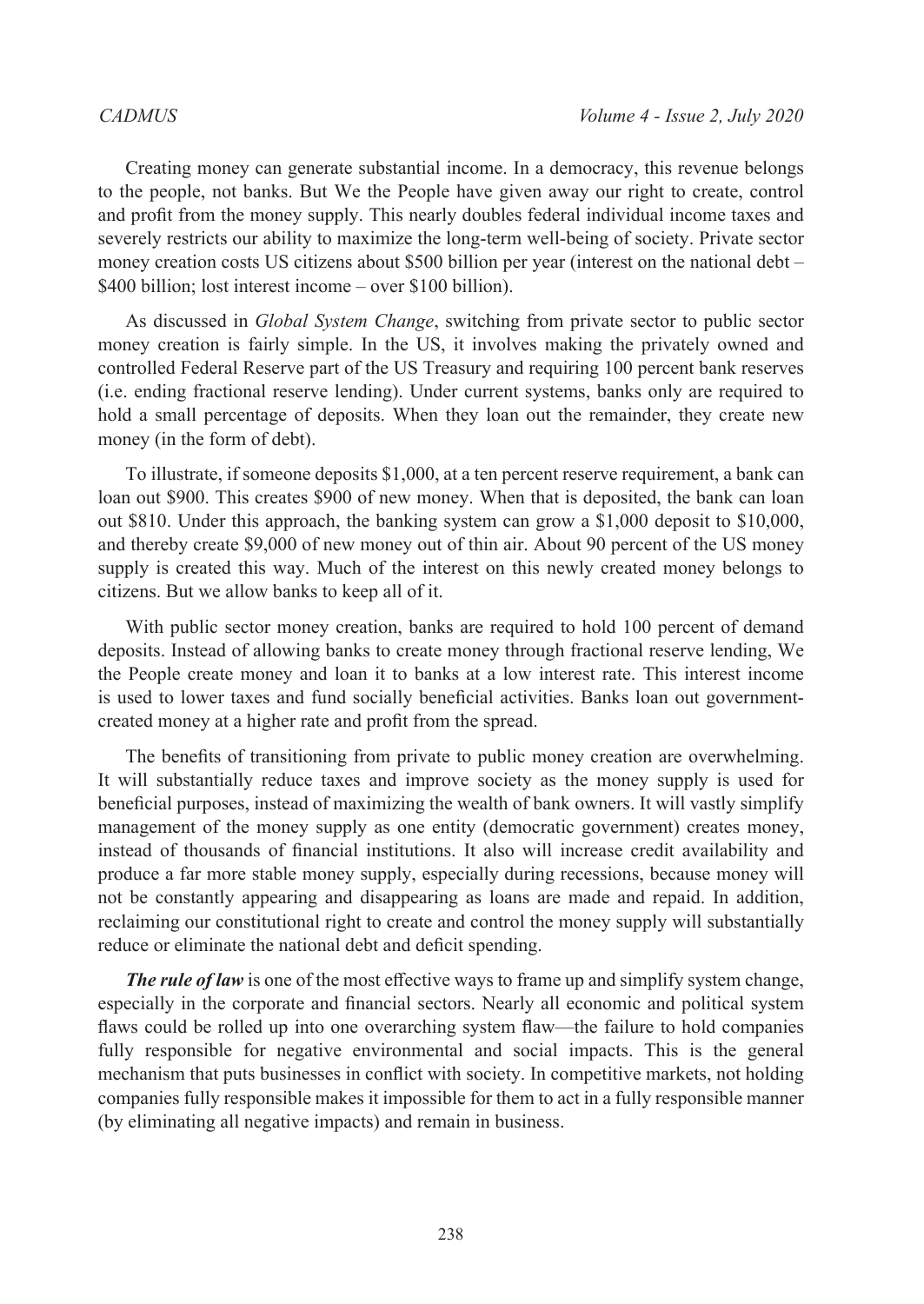### *CADMUS Volume 4 - Issue 2, July 2020 Global System Change Frank Dixon*

Very generally speaking, companies can voluntarily eliminate about 20 percent of shortterm and long-term, tangible and intangible, negative environmental and social impacts in a profit-neutral or profit-enhancing manner. Beyond this point, costs usually go up. If companies continue impact reduction, they will put themselves out of business long before reaching full impact mitigation.

Many specific economic and political systems flaws fail to hold companies fully responsible. These include limited liability, time value of money, externalities, overemphasizing economic growth and shareholder returns, inadequate measurement of social well-being, and inappropriate business influence of government.

Not holding companies responsible violates the rule of law. This principle says that individuals and companies should be free to do what they want, provided that they do not harm others. Current systems not only allow, but compel companies to cause massive environmental and social harm. People in the future will look back on our gross rule of law violations in the same way that we look back on slavery and witch burning. But like those in the time of slavery, it often is difficult for people today to see the extremely destructive nature of systems that they depend on and have lived their whole lives under.

The rule of law is a good system change framing device because it boils virtually all economic and political system flaws down to one simple, easily understood, non-debatable (within the realm of logic) overarching system change. Businesses and their allies cannot credibly argue that they should be allowed to violate the rule of law (i.e. harm the environment and society). And yet they violate it extensively. This contradiction cannot withstand enlightened public scrutiny.

Vested interests often attempt to perpetuate profits and destructive systems by misleading citizens into opposing regulations. This deception distracts them from the most important issue—not causing harm. Opposing business regulation is worse than opposing murder, assault and robbery laws. Individuals can and usually would voluntarily act responsibly if these laws were removed. But businesses cannot act in a fully responsible manner and remain in business. As a result, business regulations are essential. Holding companies fully responsible makes acting in a fully responsible manner the profit-maximizing strategy.

Vested interest-controlled governments frequently implement inefficient regulations that, for example, make it difficult for small companies to compete with larger companies that gave more money to politicians through campaign finance (legalized bribery). The solution to inefficient regulations is not to generally eliminate them, as vested interests often imply. The priority is figuring out how to hold companies fully responsible (i.e. fully apply the rule of law) in the most efficient and effective manner possible.

COVID-19 illustrates one of the most important rule of law violations. It is unclear what role industrial food animal operations played in the COVID-19 pandemic, if any. However, as discussed in *Global System Change*, these operations severely threaten humanity. H5N1, for example, almost certainly evolved in industrial chicken operations in China. These operations in the US, China and many other countries intensively confine immuno-compromised,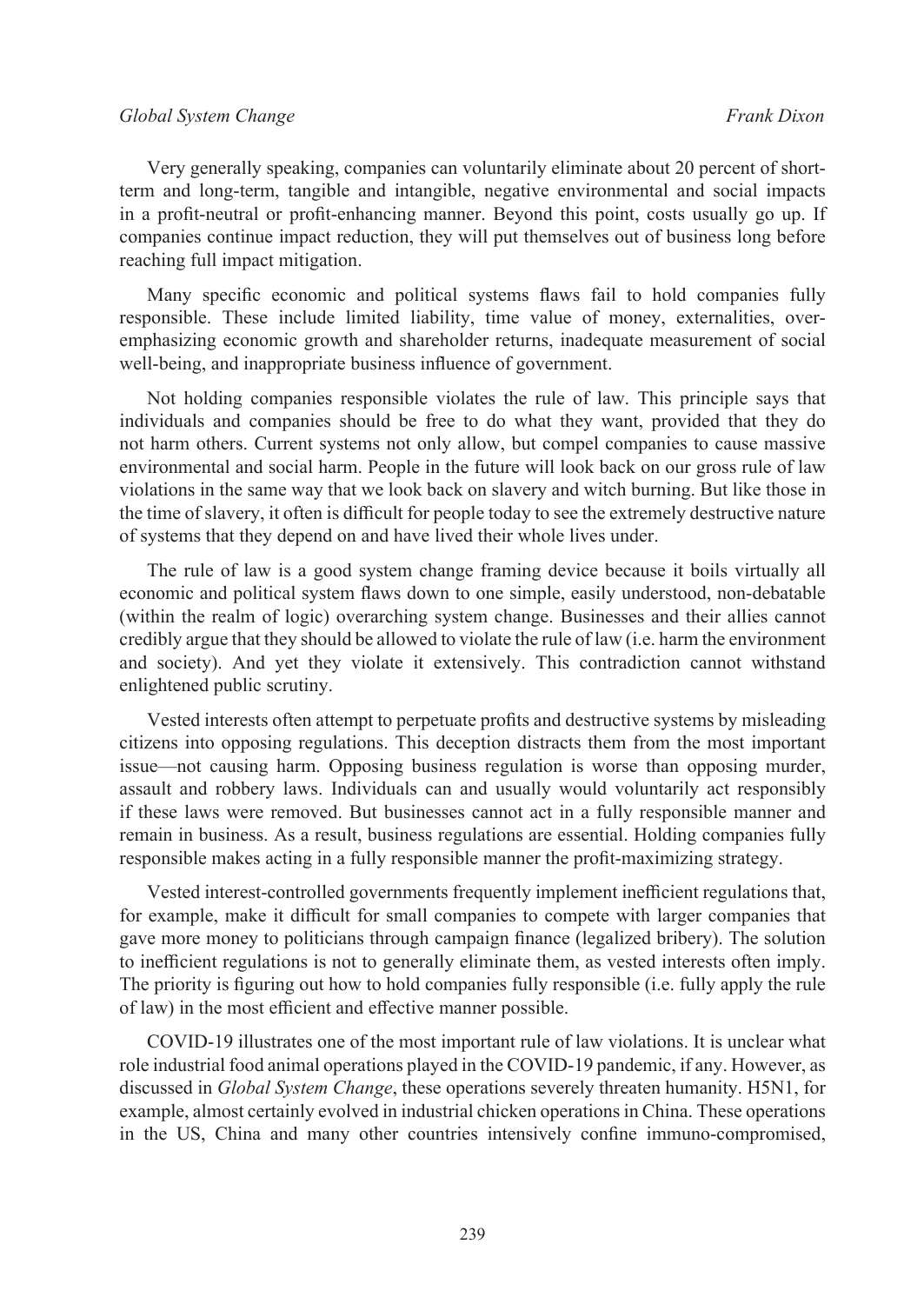unnaturally-bred animals in their own waste, in high stress environments with little access to sunlight and fresh air. This creates a nearly perfect environment for the evolution of highly pathogenic viruses. Frequent human contact with industrial animal facilities creates many opportunities for high path viruses to jump to humans and evolve into pandemic form.

Industrial animal operations place humanity at great risk of a pandemic that in orders of magnitude worse than COVID-19. Under sustainable, rule of law-based economic and political systems, companies would be held fully responsible for the burdens and risks they impose on society. This would make harmful or risky activities, like concentrated animal production, too expensive. It would compel companies to produce food and other products in a safe and responsible manner.

*Sustainable Development Goals*. System change is the most important action needed to achieve the SDGs. Flawed systems compel all companies to cause environmental, social and economic problems. These systems, and the reductionistic thinking that created them, are the root causes of the major challenges addressed by the goals. Nearly all SDG efforts are focused on symptoms (environmental, social, economic problems), instead of root causes (flawed systems that create the need for the goals in the first place).

System change is a highly efficient and effective way to achieve the SDGs. Rather than focusing on the 17 goals and 169 targets, one system change strategy (*Global System Change*) can substantially achieve the goals. Many voluntary SDG-specific efforts would become unnecessary under rule of law-based economic and political systems. Companies automatically would minimize or eliminate negative impacts because this would be the profit-maximizing approach.

### **5. Societal Actions**

Many actions are needed in all areas of society to achieve the systemic changes summarized above. Whole system approaches are essential for framing up, coordinating and guiding societal actions. Reality (the laws of nature) is the foundational framework for guiding human society and sustainability strategies at all levels. This framework can be used to coordinate the following actions, minimize unintended consequences and maximize the likelihood of goal attainment (sustainable society). Major action areas include government, the general public and corporate/financial.

*Government*. Extensive government changes are needed to align human society with the laws of nature. Government largely (and necessarily) controls the economic and financial systems. For example, efficient, beneficial markets cannot exist without rules that protect buyers and sellers. Only government can enforce the rule of law, require responsible business behavior, and thereby make acting responsibly the profit-maximizing strategy. Only government can implement the many specific system changes needed to enforce the rule of law, such as reforming limited liability, time value of money and externalities.

Government largely controls the flow of funds in society. Only government can ensure that the public wealth is used to equally and fairly benefit all citizens, for example, by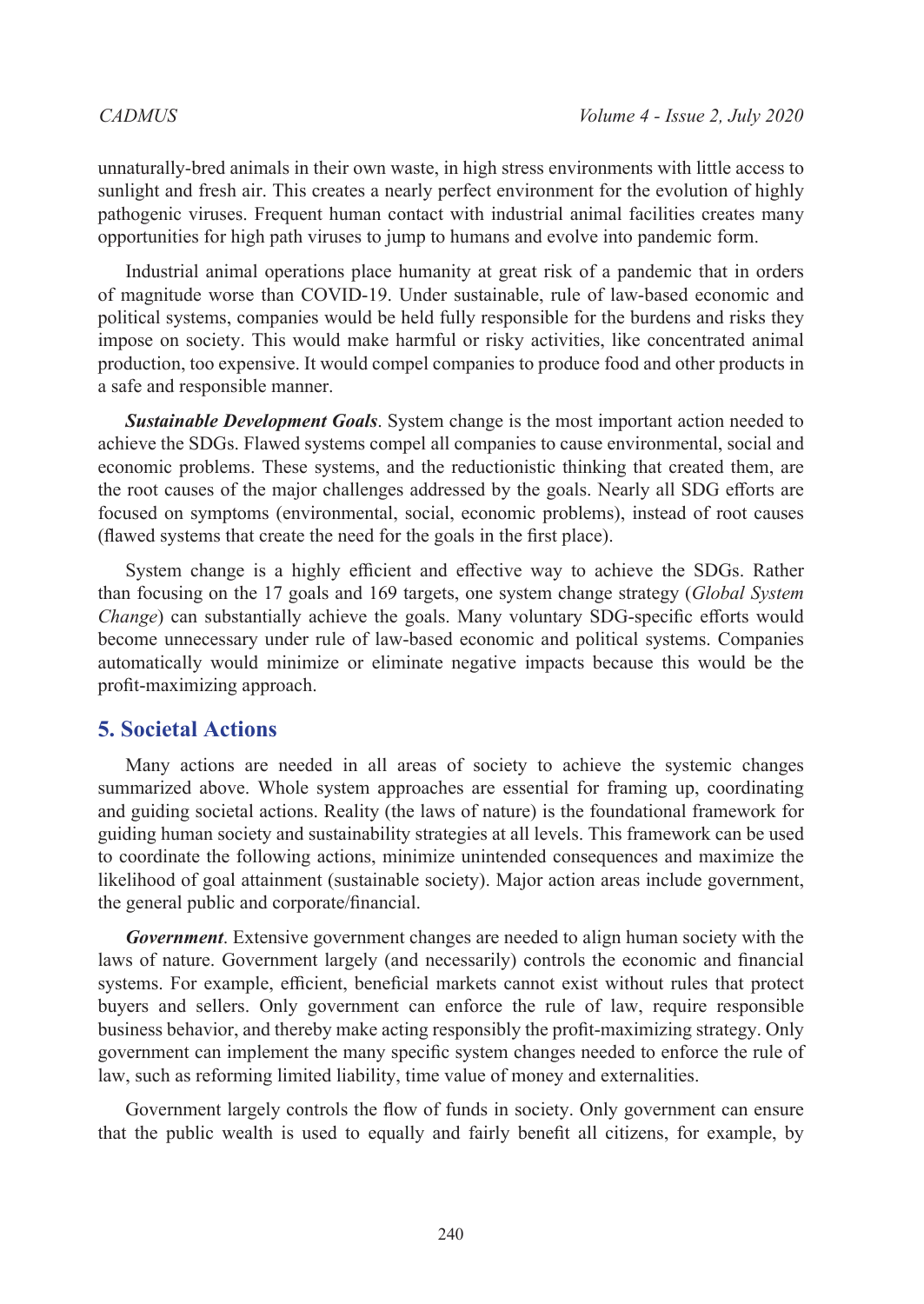reforming tax and other corporate welfare programs (i.e. abide by the natural law of equitable resource distribution). Government also largely controls the measurement, management and focus of society's success. Only government can shift the focus from economic growth and shareholder returns to maximizing the long-term well-being of society.

Government also substantially influences the levels of economic and governance centralization and decentralization. Government can strongly drive decentralization, for example, by implementing programs that strengthen communities and local economies. This facilitates abiding by the natural law of decentralized production and governance.

Only truly democratic governments can make the above changes. In a democracy, government is the agent of the people. Its job, as the US Founders intended, is to equally and fairly serve all current and future citizens in an efficient and effective manner. James Madison said that the people are the only legitimate source of power in government. The people exercise their collective power to maximize their individual and collective well-being through governments that they control (democracy).

But democracy does not exist in the US, China and many other countries. The US is a plutocracy (control of government and society by the wealthy), not a democracy. The US government has done an excellent job over the past 40 years of effectively serving those who control it, as shown by rapidly rising wealth and income inequality.

Vested interest-controlled governments are unlikely to change on their own, unless there is a major collapse. But then it will be too late to avoid widespread suffering and disruption. Pressure to make the essential changes noted above largely will come from outside government, mainly from the general public and corporate and financial sectors.

*General Public*. The people collectively are the most powerful force in society. They could quickly change any business or government, if they understood and acted upon their many common interests. Unfortunately, as the US Founders well knew, citizens are vulnerable to deception and disempowerment. The Founders often spoke of the evils of democracy. They knew it was the only sustainable form of government, but it has this major weakness.

The primary means of deceiving and disempowering the people is to take advantage of tribalistic tendencies and divide them into debating fractions. The main Founders, except Hamilton, were greatly alarmed by the establishment of political parties. They did not want the newly united states to be divided into debating factions. They knew that vested interests could use political parties to divide and disempower the people. This enables them to take control of government and unfairly concentrate public wealth. For nearly all of US history, political parties have enabled vested interests to largely control government.

*Political parties* divide the people into acrimonious, often hateful factions, such as conservatives and liberals. Citizens agree on nearly all major issues. Nearly everyone wants a strong economy, good jobs, low crime, good education and healthcare, a clean environment, good international relations, and efficient, effective government. Some people argue that citizens agree on higher goals, but not on the means to achieve them. But if people set aside philosophies and other subjective or myopic thinking, and instead look at the big picture and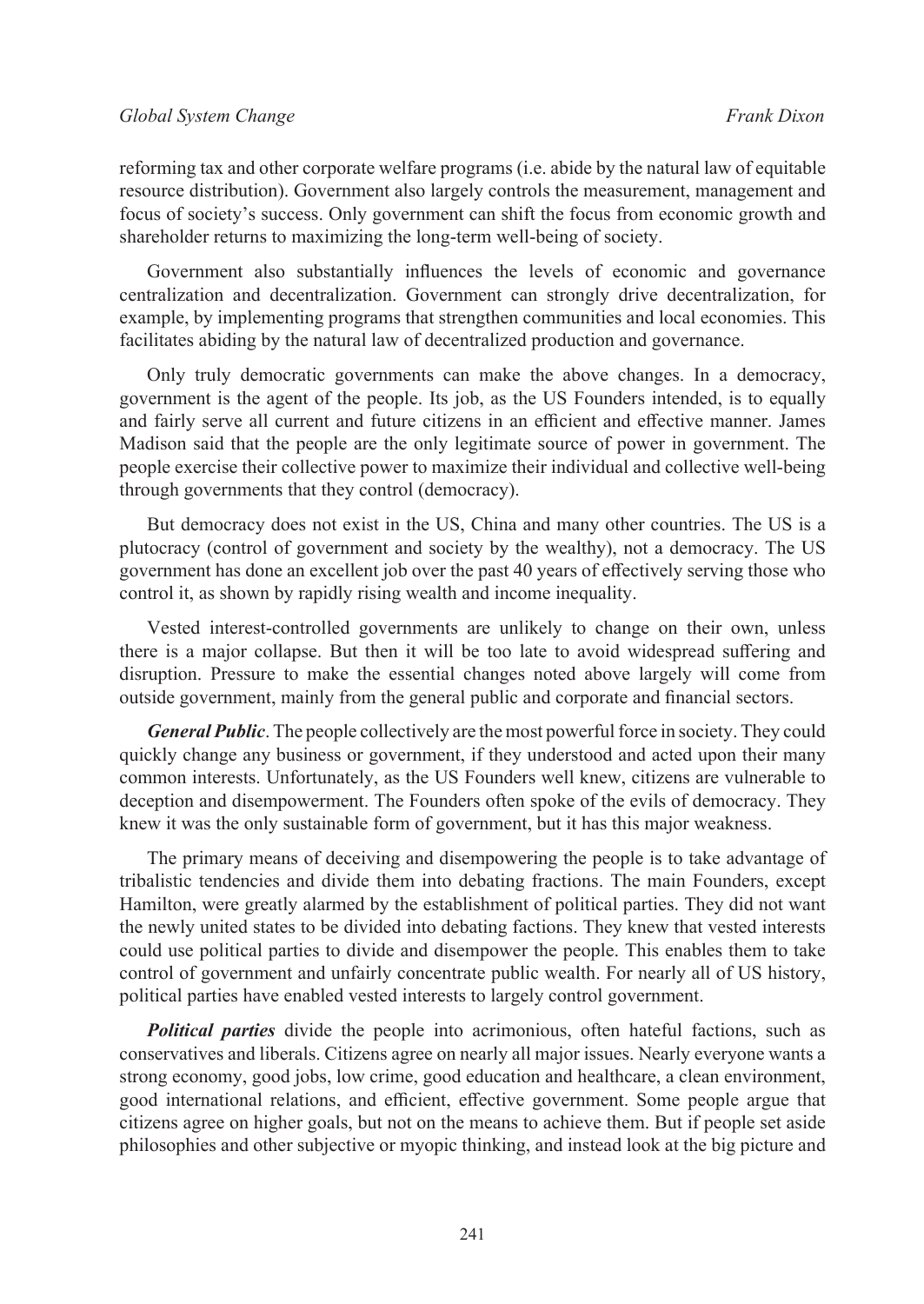objectively consider options for achieving goals, they would realize that they also largely agree on how to achieve them.

The path to widespread prosperity is clearly defined in nature. Nature does an excellent job of maximizing individual and collective well-being, far better than we are doing. If the people had full, accurate information, they would understand their collective best interests and work together to achieve them. But political parties divide the people and make them unable to work together.

*"COVID-19 is compelling government to do its constitutional duty of protecting the general public. This shows how quickly government can act when necessary."*

The conservative-liberal war is the most destructive influence in the US and many other countries. Vested interests use political parties and dishonest media to turn the people against each other. As citizens are busy fighting false enemies (each other), vested interests are free to essentially steal the people's wealth and power to rule themselves.

It will be impossible to establish democracy and sustainable society unless we end the many conservative-liberal civil wars that are raging around the world. Uniting and empowering the people is one of the most important actions needed to abide by the laws of nature and protect the common long-term well-being of humanity.

Many specific actions are needed to achieve this. These include weakening political parties, requiring honest media, raising public awareness about root causes and optimal solutions, and implementing empowering, freedom-based education.

Political parties are not mentioned in the US constitution. Politicians are supposed to equally and fairly serve those who elect them. But political parties often sit above politicians and compel party-line voting. Political parties largely are controlled by wealthy campaign donors, not citizens in the party. As a result, regardless of which party wins, the wealthy benefit, while average citizens usually suffer. Every party-line vote violates the Constitution because the people are not controlling government. Political parties must be weakened so that citizens can directly and equally control the politicians they elect.

*Honest media* is essential for democracy. The people cannot effectively rule themselves if they do not have honest, accurate information. From 1949 to 1987, the Fairness Doctrine required large US media organizations to provide both sides of controversial issues. But this requirement for honesty inhibited the ability of vested interests to mislead, divide and disempower citizens. As a result, vested interest-controlled government removed it. Now media essentially is allowed to lie to or mislead the public.

For example, conservative media often promotes the views of energy company-funded scientists who say that humans are not causing climate change. They are not required to disclose that the vast majority of climate scientists say we are substantially contributing to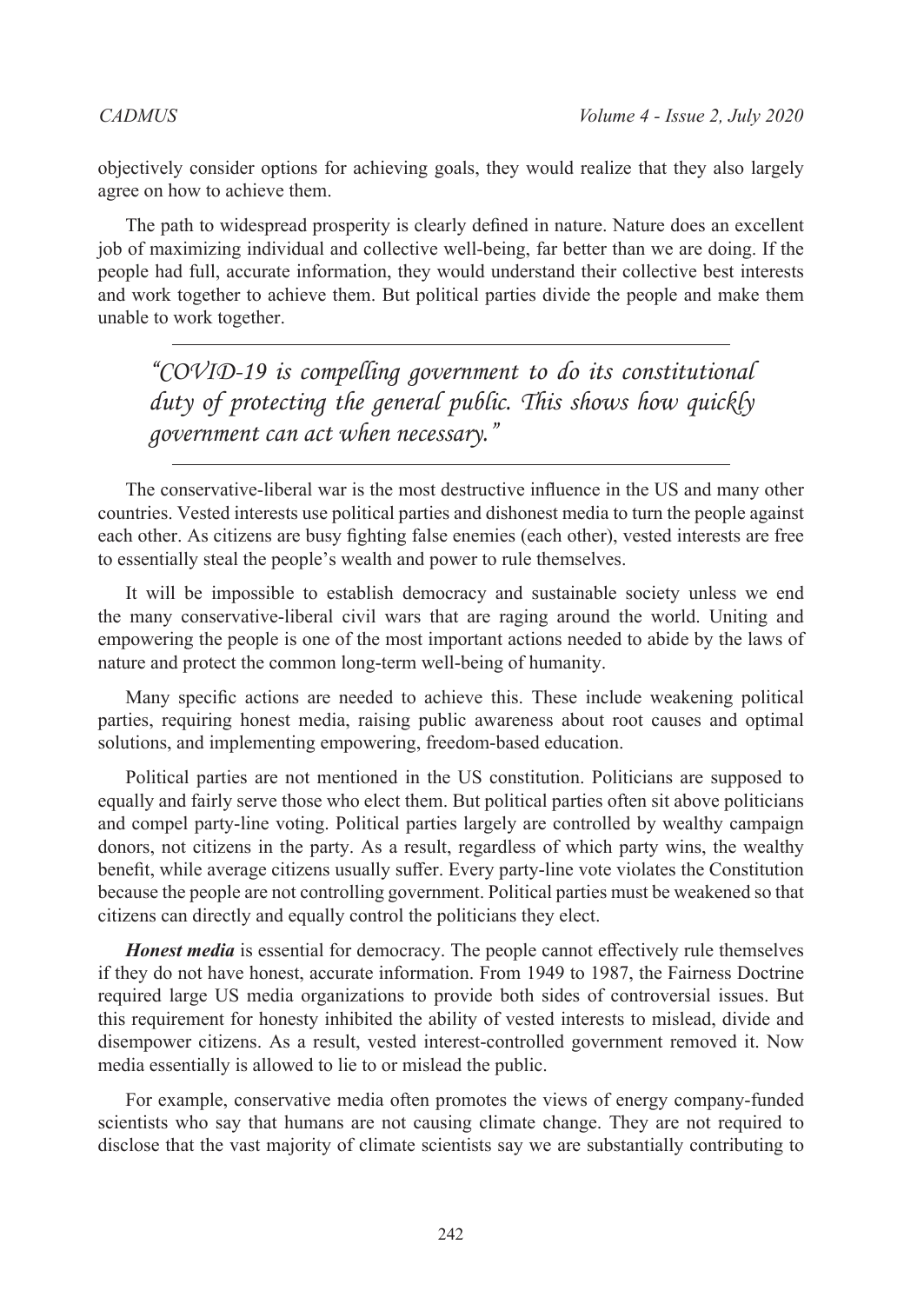climate change and urgent action is needed to protect humanity. This misleads conservative citizens into taking actions that protect shareholder returns, but harm their children and themselves.

To maximize the long-term well-being of humanity, citizens must be made aware of the root causes of major challenges (reductionistic thinking and resulting flawed systems) and optimal solutions (system change implemented through whole system approaches). To achieve this, the people must demand honest media. US citizens have a constitutional right to freedom of speech. This does not give media the right to lie or mislead the public. Citizens' need for honest, accurate information takes huge priority over media's (nonexistent) right to say whatever it wants (lie).

To illustrate the power of the people when we act collectively, democratic government is a servant. Inappropriate business influence makes the US government a servant of large companies and their wealthy owners, as shown by the vast concentration of public wealth over the past 40 years. The people allow this theft of their wealth and power to rule themselves because they have been deceived, divided and disempowered.

Under the COVID-19 crisis, government quickly reasserted its power. COVID-19 is compelling government to do its constitutional duty of protecting the general public. This shows how quickly government can act when necessary. The ability to act quickly is important because substantial government action is needed to transform and protect society.

When businesses largely control government, they essentially are regulating themselves. This situation is like the children in the Lord of the Flies. They destroy themselves because they are unregulated. Good parents constrain their children, who then grow up to be the most successful adults. In the same way, businesses also must be constrained and compelled to abide by the rule of law (not harm the environment and society). This makes acting responsibly the profit-maximizing strategy and produces the most successful, socially-beneficial companies.

The only way this can occur is if We the People stop fighting each other and begin to work together on our many common interests. When united, we can take charge of government and compel it to serve us (i.e. do its constitutional duty), instead of primarily serving wealthy campaign donors.

*Freedom-Based Education* also is essential for empowering citizens to rule themselves and protect their common interests. The current forced education system is a legacy of the Protestant Reformation and Industrial Revolution. The goals largely are indoctrination and obedience training. Young people are forced to sit in sterile classrooms for about 35 hours per week listening to adults talk to them. They are constantly ranked against each other and made to feel inadequate if they fail to achieve superior grades. They are forced to study subjects in which they often have no interest and quickly forget. Students are constantly monitored and controlled by authorities. They are taught to blindly believe dominant societal ideas. Young people frequently learn that fun occurs outside of school.

This coercive, compulsive education system teaches young people to obey authorities and endure boring jobs for the rest of their lives. It creates a cowering, compliant population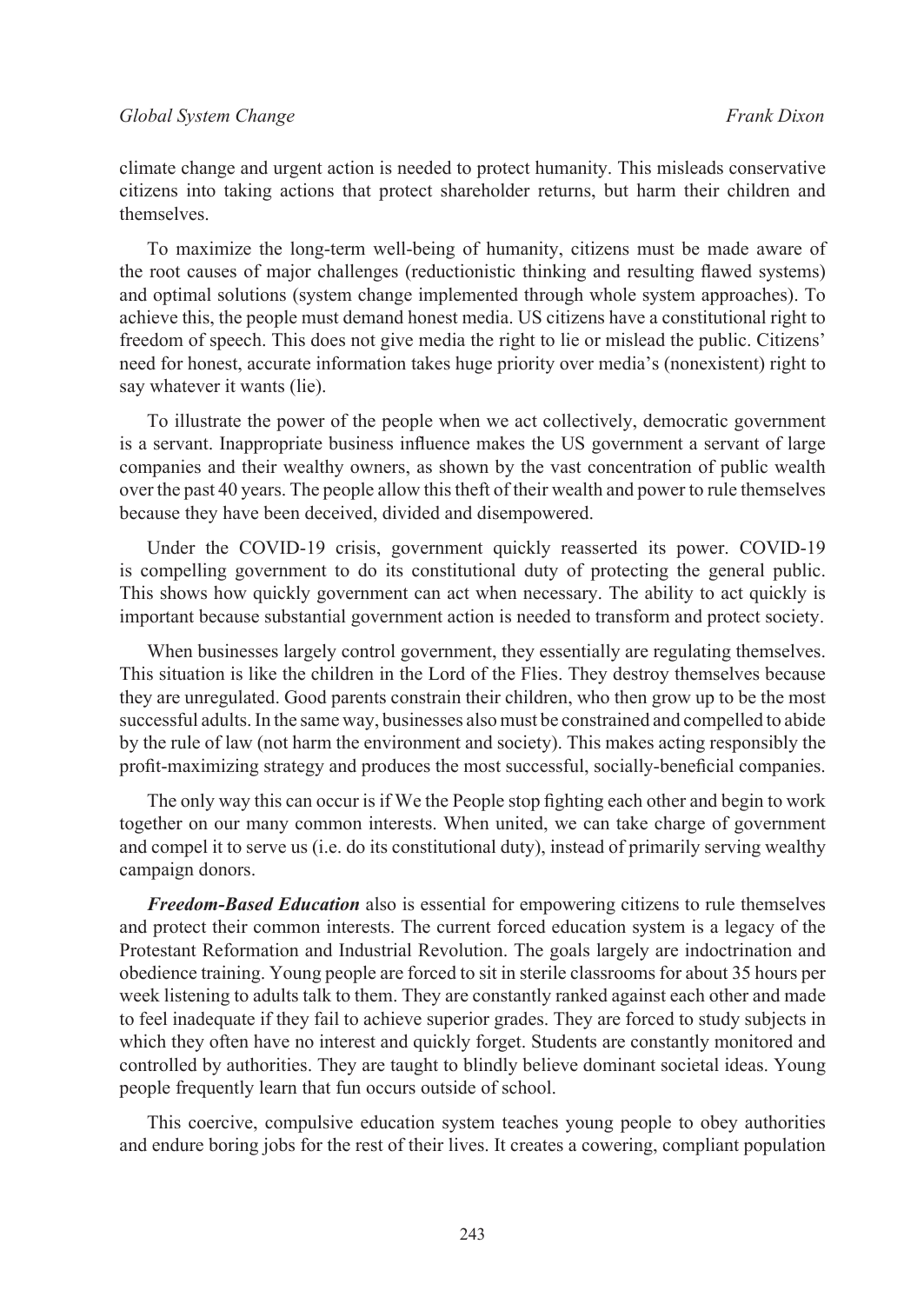that can be abused by vested interests and will not question unjust economic and political systems. Education reflects society. Our society is focused on maximizing economic growth and shareholder returns. It is no surprise that young people are trained to serve this end, even if it does not meet their needs.

Freedom-based education approaches, such as Self-Directed Learning, have proven themselves over decades in the US and other countries. The approaches do a vastly better job than forced education of developing the most important skills needed for life success, including high self-esteem, strong social and emotional skills, independent thinking, and empowerment to guide one's own life. Young people are not ranked against each other or forced to study subjects in which they have no interest. Compared to forced education, they perform as well or better in higher education and careers.

Humans did not evolve to learn by force. Coercion causes poor knowledge retention and weak social skills. People often spend the rest of their lives trying to prove that they are not as stupid as they were made to feel in school. As we shift society from plutocracy to democracy, we will implement truly empowering education. Freedom-based education maximizes the well-being of society by best preparing young people to have fulfilling and successful lives.

### **6. System Change Investing**

Extensive actions are needed in the corporate/financial area to abide by the laws of nature and achieve sustainable society. When the people are divided and disempowered, the corporate and financial sectors often are the most powerful forces in society. They strongly control governments in the US and many other countries. Companies and large investors usually use this influence to block system changes that threaten short-term profits and investment returns.

But these efforts to perpetuate unintentionally destructive systems are increasingly counterproductive. Flawed systems compel all companies to degrade the environment and society. As the human population and economy expand in the finite Earth system, negative corporate impacts return more quickly to harm companies, often in the form of market rejection, lawsuits and reputation damage. Companies have increasingly strong financial incentives to change the systems that cause growing problems for business and society.

Investing is the most powerful short-term mechanism for driving system change. The corporate and financial sectors largely are controlled by investors. Over the past 20 years, the global Sustainable/Responsible Investing (SRI) market has grown to over \$30 trillion. SRI compelled nearly all large companies to implement sustainability strategies. The same mechanism can be used to encourage companies to implement collaborative system change strategies.

System Change Investing (SCI) provides a practical and profitable way to do this. Like SRI, the process involves developing strong business cases for system change, rating companies on system change performance, and developing system change-based investment funds. The business case for system change is strong and clear. If we do not adequately address the root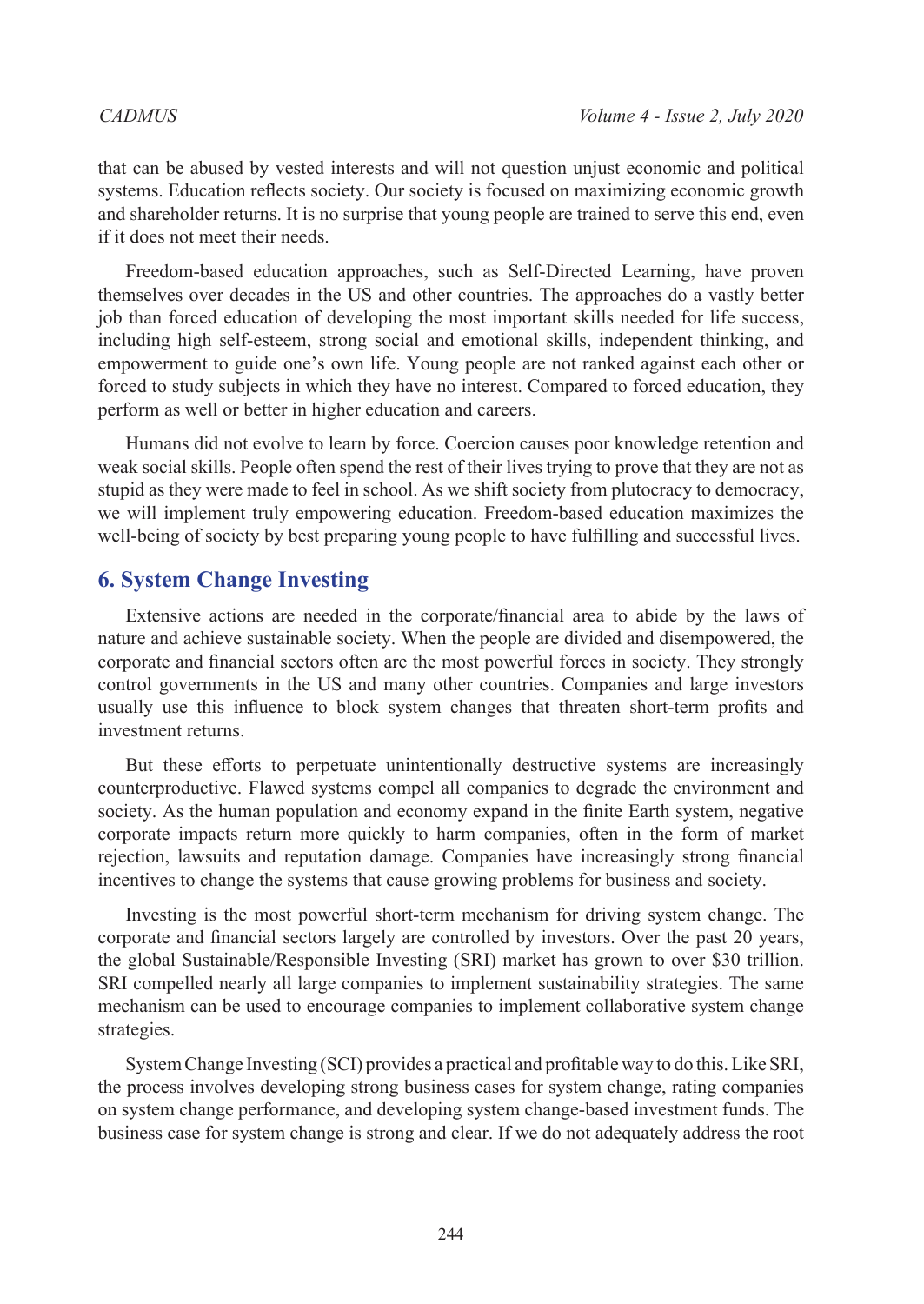causes (flawed systems) of major environmental, social and economic problems, they will cause increasingly severe consequences for business and society.

*"Developing effective system change rating models requires first understanding the main characteristics of sustainable society and the major system changes needed to achieve it."*

Current systems often make it impossible for companies to earn profits without degrading the environment and society. Sophisticated investors and business leaders understand that this situation is increasingly untenable. Environmental and social degradation is widespread and accelerating. We do not have decades to avoid major societal disruptions. COVID-19 shows how quickly the human economy and society can be shut down. Substantial system change is needed in the short-term. Corporations, institutional investors and other large corporate/financial sector parties have great power to promote it. SCI is the most effective way to engage these sectors in driving system change.

Substantial financial, sustainability and reputational benefits are a main component of the SCI business case. SCI ratings identify systemic risks and opportunities and provide strong indicators of management quality and stock market potential. They can be used as overlays to enhance the financial returns of value, growth, index and many other types of investment funds.

System change is the most important sustainability issue. As a result, SCI funds can provide greater sustainability benefits than any other SRI fund type. Financial institutions launching SCI funds will be seen as the new sustainability and SRI leaders.

Rating corporate system change performance is more complex than traditional ESG (environmental, social, governance) analysis. The frame of reference is much larger. ESG research mainly assesses unilateral corporate efforts to reduce negative impacts, for example, by lowering pollution and selling low impact products. The frame of reference for corporate system change analysis ultimately is the whole Earth system and its sub-element human society. This larger context must be understood before accurate corporate system change rating can be done.

Developing effective system change rating models requires first understanding the main characteristics of sustainable society and the major system changes needed to achieve it. Once this is clear, the optimal corporate role in bringing about these changes can be identified. Aspects of this role become metrics in system change rating models.

The first SCI model (Total Corporate Responsibility – TCR®) was developed in 2003. The model is segregated into three broad metric categories—traditional ESG, mid-level system change (sector, stakeholder, environmental/social issue-level) and high-level system change (economic, political, social system-level). Examples of SCI metrics include system change strategy, public awareness and media campaigns, system change collaboration, government